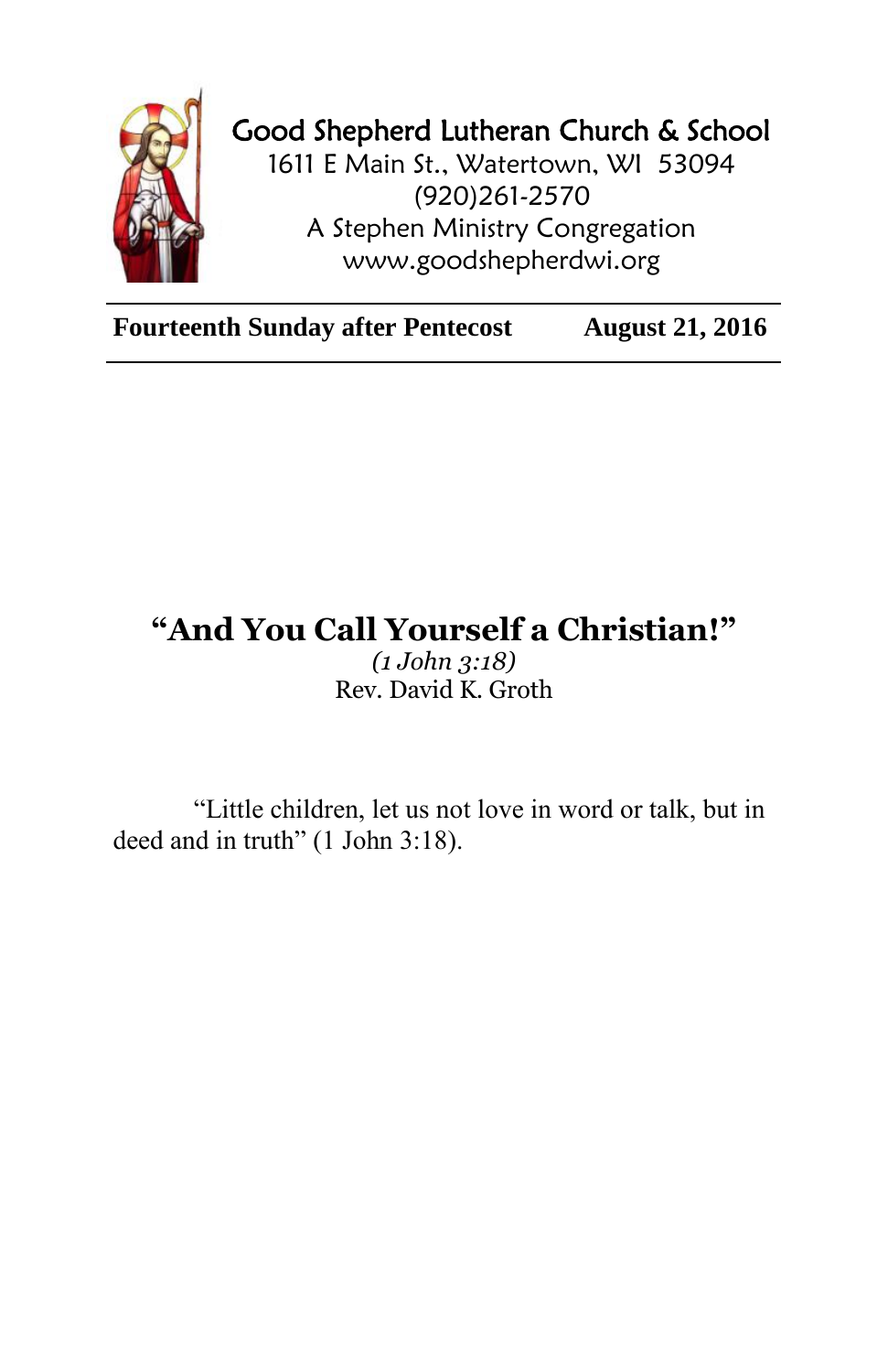**COLLECT:** Grant to us, Lord, the Spirit to think and do always such things as are right, that we, who cannot do anything that is good without You, may be enabled by You to live according to Your will; through Your Son, Jesus Christ, who lives and reigns with You and the Holy Spirit, one God, now and forever. Amen.

Do you remember Nebuchadnezzar, king of Babylon? He was a real horror. He makes the tyrants of our age look like teddy bears. When King Zedekiah of Israel rebelled against Nebuchadnezzar, he had his eyes plucked out – which anybody could have thought of – but the mastertouch was just before this was done, he had Zedekiah's sons killed before him so that in his blindness he'd have that last sight to live with the rest of his days.

Nebuchadnezzar had a ninety foot tall idol made and plated with gold. He commanded everybody to grovel at its feet . . . or else. Shadrach, Meshach and Abednego, faithful followers of Yahweh, they refused to play the part. So Nebuchadnezzar ordered them thrown into a fiery furnace. The king took his seat front and center to watch them burn, but it didn't play out the way he thought it would. First, he could see there were four men in the furnace, not three, the fourth being an angel. And second, not one of them was even singed. Nebuchadnezzar was so taken by the miracle that he pardoned the men on the spot and proclaimed their God, Yahweh, as the only true God. But then he went one step further. He issued a new law to the effect that from that day forward, anybody not treating Yahweh with the highest respect was to be torn limb from limb and have his house burned down in that order. Presumably Yahweh was pleased by his conversion, but old Nebuchadnezzar still had a few rough edges to take care of, right? He was a work in progress (Daniel 3).

You and I are works in progress too, in spite of our Christian faith. Though we proclaim Christ, we still have the rough edges. The church is filled with immature and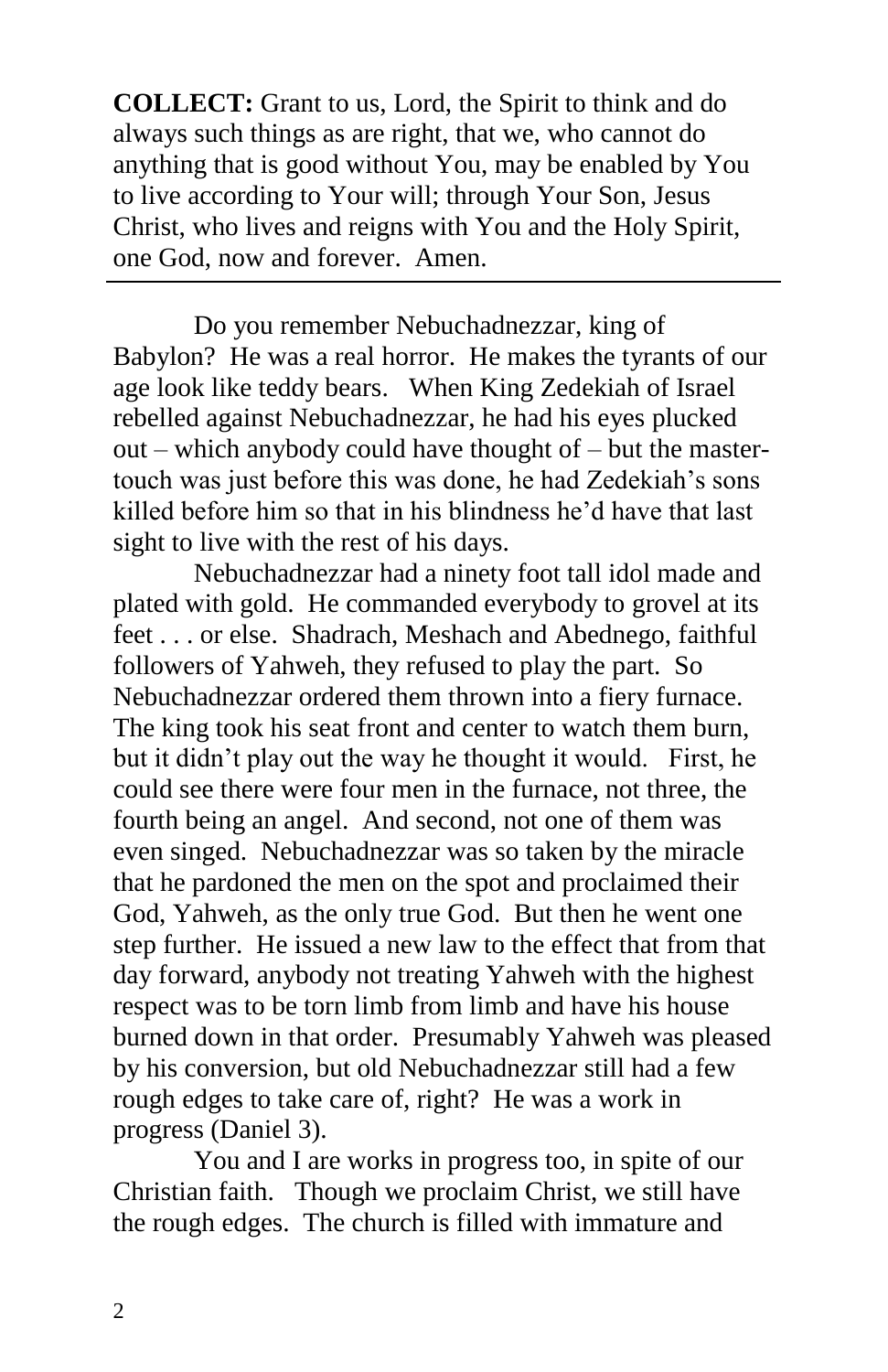broken people who still have a long way to go emotionally, morally, and spiritually. As the saying goes, "The church is a hospital for sinners, not a museum of saints." So as Lutherans we have an expression: Simu justus et peccator: We are saints and sinners simultaneously. Our character can and should improve as Christians, but we'll never be able to completely shake off the old sinful nature, because it's who we are as human beings. It's our very nature. I not only commit sin, I am a sinner. And here's the rub: people notice that about me. And they notice it about you. And they don't know anything about Christians being saints and sinners simultaneously. All they know is here's a person who claims to follow Jesus, but doesn't look like he's following Jesus. They seem to work with the assumption that once a person becomes a Christian, they shouldn't struggle with sin anymore. And so they say, "The church is just full of hypocrites." That is, when you and I act hypocritically, we give people cause to reject Jesus. Seventy -two percent of people who don't go to church say one of the reasons is hypocrisy.

Jesus once said to his followers, "You are the light of the world . . . Let your light so shine before others, that they may see your good works and give glory to your Father who is in heaven" (Mt. 5:14ff). But many are not seeing our good works and glorifying God. They're seeing our hypocrisy and distancing themselves from God and his church.

Of course you know that as a Christian, you have a bull's eye on your back. You are a walking target for this charge of hypocrisy. And every one of us does things to contribute to the charge. Perhaps, then, the first response to the one who charges the church with hypocrisy is to say, "You know, you're right. There is hypocrisy in the church and I too have been hypocritical. I've not lived according to the standards I lift up. I've sinned against God and his commandments." We can say this because it's the truth. We can also say this because we know God forgives us, right? We don't need to fear confessing sin, because Jesus has covered over our sin with his own righteousness.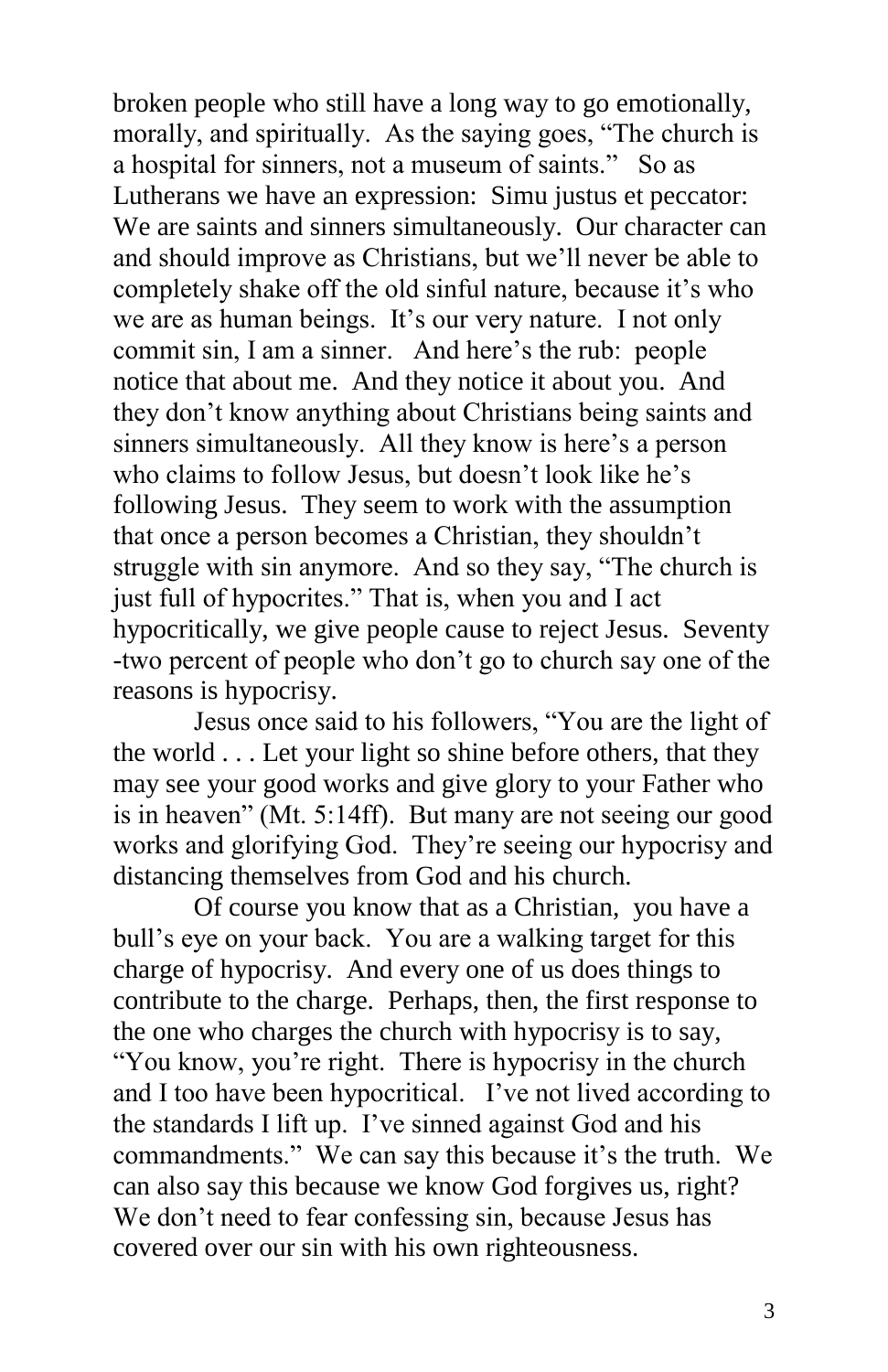But I think it's also important to point out there is a difference between a sinner and a hypocrite. Often, those two words are used interchangeably and that's not right. The Bible says all people sin and have fallen short of the glory of God. So the church is full of sinners because the world is full of sinners. In fact the church is the one place in the world that in order to become a member, you have to first acknowledge and confess you are indeed a poor, miserable sinner. The church can stomach liars and thieves and murderers and addicts but what we cannot stomach around here is anyone who claims to be without sin. That one doesn't belong. We don't want that one here. This place is for sinners and is full of sinners. (Every or is.) But it's not really fair to say the church is full of hypocrites . . . because we're not claiming to be anything other than sinners.

Anyway, since when do people allow hypocrisy to determine their affiliation and participation? Since there are hypocrites in Watertown, would you move to Chicago to try to avoid them? Since there are sinners and hypocrites who work the Apple corporation, are you all going to give up your I-phones? Some doctors are quacks. Does that mean you never see a doctor anymore? There are hypocrites among God's people. Does that mean you don't want to be a part of God's people?

For some, saying the church is full of hypocrites can be a cop-out. So long as the church is full of hypocrites, then I don't have to set the alarm on Sunday morning. I don't have to attend any meetings on Monday nights. I don't have to give away my hard-earned money, or volunteer in the community. Meanwhile, all the good that Christians do is recklessly swept away with the charge that they're all hypocrites.

Moreover, one way people make themselves feel better is by tearing others down. In this way, everyone loves a hypocrite, and the more grievous the example, all the better, because they can use them to excuse their smaller transgressions and assuage their own guilt. They build up a Hypocrites Hall of Shame. But they shouldn't think for a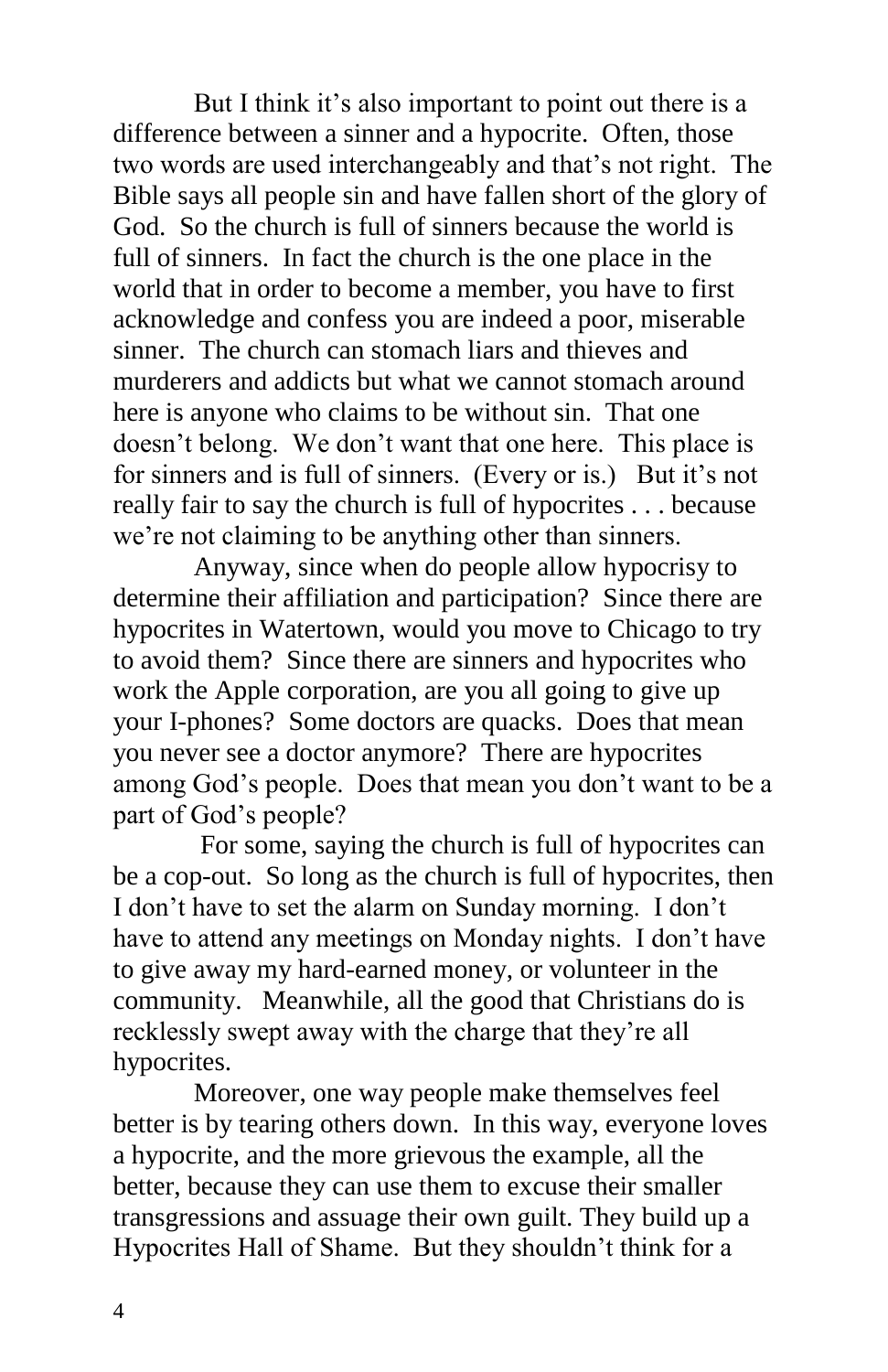moment that that's going to improve their chances on the Last Day. As they say, God doesn't grade on a curve.

Moreover, one of the most fundamental teachings of Christ is that we should take our eyes off the sin of others, and concentrate on our own chronic need for forgiveness. In our Gospel lesson Jesus asked, "Why do you see the speck that is in your brother's eye, but do not notice the log that is in your own eye"  $(v.3)$ ?

One thing that feeds into the charge of hypocrisy is that not just anyone can be a member of this church. We exclude those who don't share the same confession or faith. And that just seems so wrong from the outside looking in. The prevailing attitude today is that faith communities should be completely inclusive. They shouldn't exclude anyone.

But let's think about that. Imagine that one of the board members for the local LBGT Community Center announces, "I've been reading the Bible and praying and I now believe homosexuality is not God-pleasing behavior." As the weeks go by he persists in making that assertion on the board. Or imagine it goes the other way around. Imagine that a board member for the Alliance Against Same-Sex Marriage announces, "I discovered my son is gay and I've changed my mind and believe he has the right to marry his partner." No matter how personally gracious and flexible the members of each group are, the day will come when the board will say, "You're going to have to resign because you don't share a common commitment with us." The first of these communities has a reputation for being inclusive, and the second for being exclusive, but in practice, both of them operate in similar ways. Each of those communities has boundaries that will include some and exclude others. Neither community is being narrow or hypocritical. They're just being a community.

We should criticize Christians when they are condemning and being ungracious to unbelievers. But we should not criticize churches when they maintain standards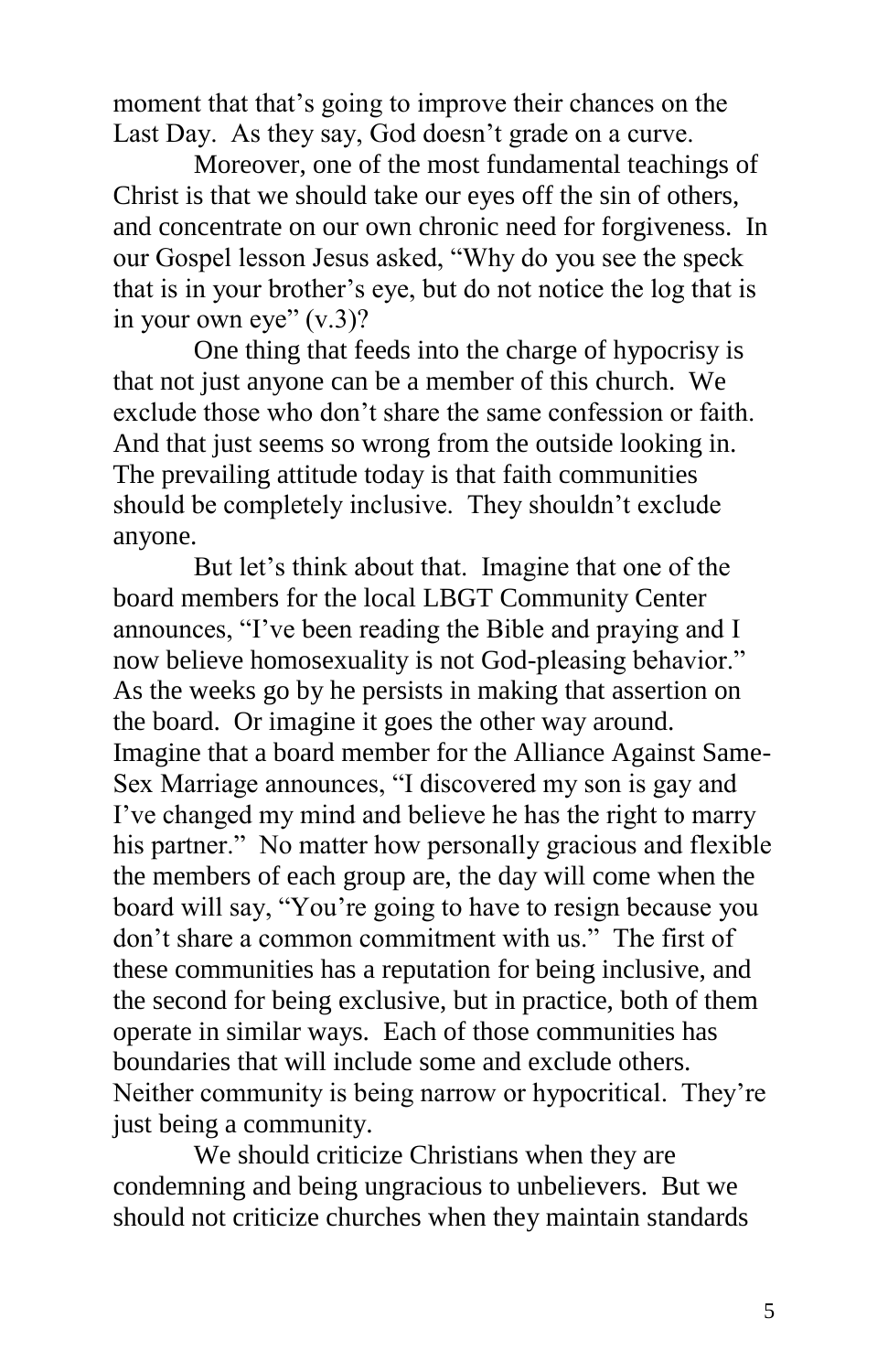for membership in accord with their beliefs, because every community does.

Show up with a Bic Mac at a meeting that advocates a meatless diet out of respect for animals, and you'll be excluded.

Show up as a member of a gun-control meeting with pistol on your right hip, and they'll ask you to hand in our keys and membership card.

Show up with a "Feel the Bern" poster at a Trump rally, and you might get some quizzical looks.

Similarly, take your new born infant to a nondenominational church and ask them to baptize (not dedicate) but baptize your infant, and they'll tell you "no thanks. We don't do that." They're not being exclusive. They're just being true to their beliefs.

Come here and say, I don't really believe it's the body and blood of the Lord. It's just a symbol, and I'll ask you to refrain from receiving communion. I'm not being mean or exclusive. I'm just trying to be true to our beliefs.

What also feeds into charge of hypocrisy is the idea that religion always leads to violence. We are still being condemned for the Crusades, right, though I'm not sure what you and I, as Lutherans, in Watertown, 2016 had to do with all that. But the point people like to make is religion inevitably leads to war, violence and oppression of minorities.

There are problems with that view. Communist regimes in Russia, China and Cambodia rejected all religion and belief in God. They were devoutly secular societies, yet each produced massive violence against their own people without the influence of religion. Violence done in the name of Christianity is a terrible reality and there's no excusing it. In the twentieth century, however, violence was inspired as much by secularism as by religion. Societies that rid themselves of all religion have been just as oppressive and violent as societies that are steeped in religion. We can only conclude what the Bible has been saying all along: there is some violent impulse so deeply rooted in the human heart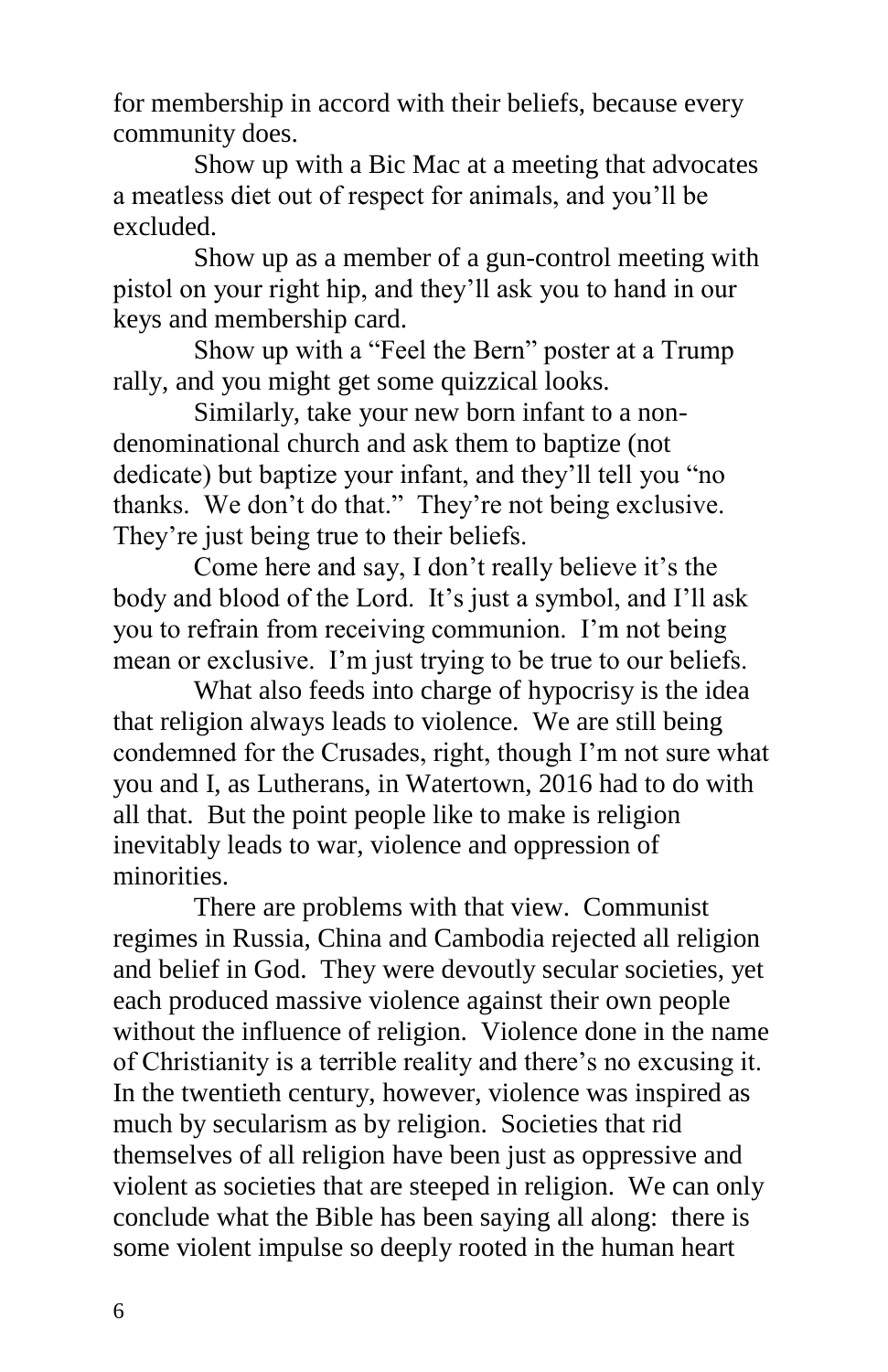that it expresses itself regardless of whether the society is religious or irreligious.

What about religious zealots or fanatics? Think of people you consider very religious in the worst ways. They're religiously overbearing, self-righteous, judgmental, insensitive, and harsh. The problem is not that they are too Christian, but that they're not Christian enough. They are zealous and courageous, but not humble, not loving, not understanding, not compassionate, or forgiving or wise, as Christ was. They emulate the Jesus of the whips in the temple, but not the Jesus who said, "Let him who is without sin cast the first stone" (John 8:7). The antidote to fanatical Christians is not to tone down their faith, but rather to help them grasp a fuller and truer faith in Christ.

People say, "I trust and believe in Jesus; I just don't need the church because it's full of hypocrites." But Jesus says you do need the church. You said you trust him. Do you trust him also on that? Jesus kept the Sabbath and commanded us to do so. He commanded us to gather together for worship. So who are you going to follow, the Jesus you say you trust, or the proud impulse that says you don't need to hypocritical church to be a Christian?

Those who call us hypocrites, could it be they are also hypocrites? Anyone who lifts up a standard of ethics and then doesn't live according to it is a hypocrite. An example: say a man named Robert believes it's important that we all reduce our carbon footprint. So he reduces, reuses, recycles. He drives a Prius and buys local and lives simply and politically advocates that others should do the same. But then he gets engaged and his fiancée really wants to go to Hawaii for the honeymoon. Robert thinks about that big fuel thirsty jet, and he thinks about his fiancée, and he concludes he's built up some personal carbon credits, and can afford to indulge. I'm not saying flying to Hawaii is wrong. It's just not living up to the standard of ethics that Robert espouses. I think in one way or another, we're all hypocrites. There's no avoiding it.

The Good News is Christianity does not stand or fall on the way Christians have acted throughout history. Christianity